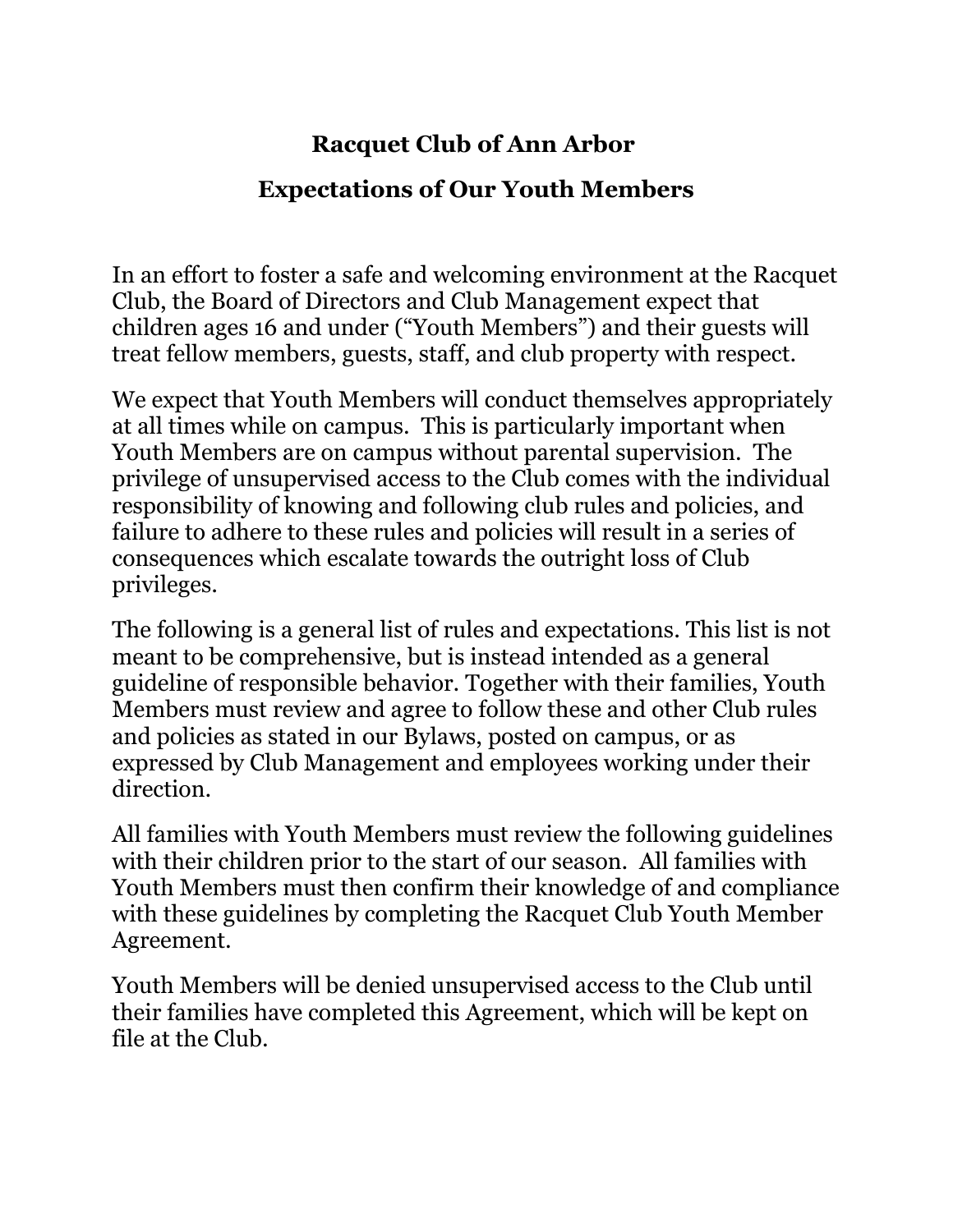#### **Parents – please review and discuss the following topics with your Youth Members:**

#### **General Etiquette**

- Bullying, intimidation, and harassment of any form (*e.g.*, verbal, physical, emotional, or cyber) will not be tolerated
- No profanity
- No excessive screaming or rough play
- All members are responsible for their guests
- All members are responsible for their own clean-up
- Please show respect and kindness to all staff, members, & guests
- If you see litter on campus, please help to keep our campus beautiful and clean by picking it up
- Please note that security cameras are active at all times on our campus
- If you see something that feels wrong, please speak to RC staff

#### **Parking Lot Area**

- The parking lot is not a playground
- No sports, running, skateboarding, or playing in parking lot
- Bikes must be parked in the designated bike storage area
- Please abide by stop signs and other traffic rules when entering and exiting campus by foot, bike, or car

# **Member Services & Check-in**

- Please provide first and last names to Member Services when entering the Club
- Please register all guests and abide by Club limits on repeated guest visits
- Providing false guest information to Member Services will result in loss of guest privileges
- Check out and return all Club-owned tennis equipment
- All court time must be reserved at Member Services prior to play
- Small/valuable Lost & Found items such as jewelry, phones, sunglasses, can be turned into and retrieved from Member Services staff. \* See Pool for bulk lost and found. Racquet Club is not responsible for lost or stolen items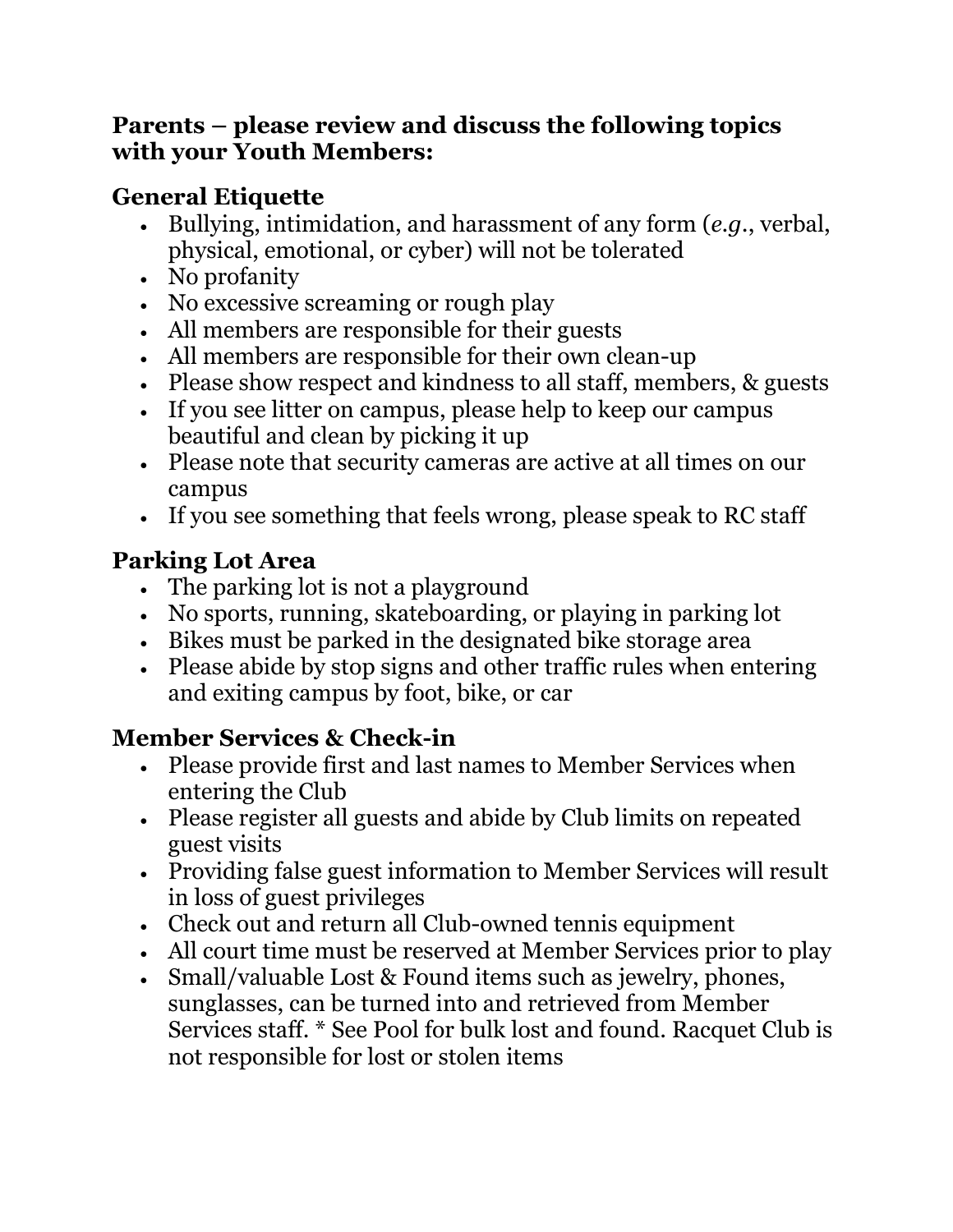- Speak to a Member Services staff to contact parent or guardian in case of emergency
- General questions about the club rules and policies can be answered by Member Services staff.

#### **Pool**

- Minor medical injuries such as cuts, abrasions should be addressed by a lifeguard. Racquet Club staff is not authorized to distribute medication.
- Please show respect to our lifeguards by following their rules, requests, and directions
- The baby pool is for members aged eight and under and their parents or guardians
- Please inform lifeguards if you see dangerous, dirty, or unsanitary conditions
- Exit the pool immediately when directed by lifeguards (either verbally or with long whistle blows)
- No eating or drinking on the pool deck or in the pool
- No running or use of swim fins on the swim deck
- No swimming under lap lanes
- No rough play
- No double bouncing on diving boards
- Kickboards and swim fins must be returned to their proper locations
- White RC towels are for members 18 and older
- Please mind and remember your belongings. Bulk Lost & Found items such as clothing, shoes, towels, water bottles, are located in the pool office. Items are bagged weekly and located in the laundry room at Member Services. Please ask a member service staff if you are missing an item. Racquet Club is not responsible for lost or stolen items

# **Food and Beverage**

- Please speak respectfully to food service staff
- When ordering, please provide food service staff with your first and last name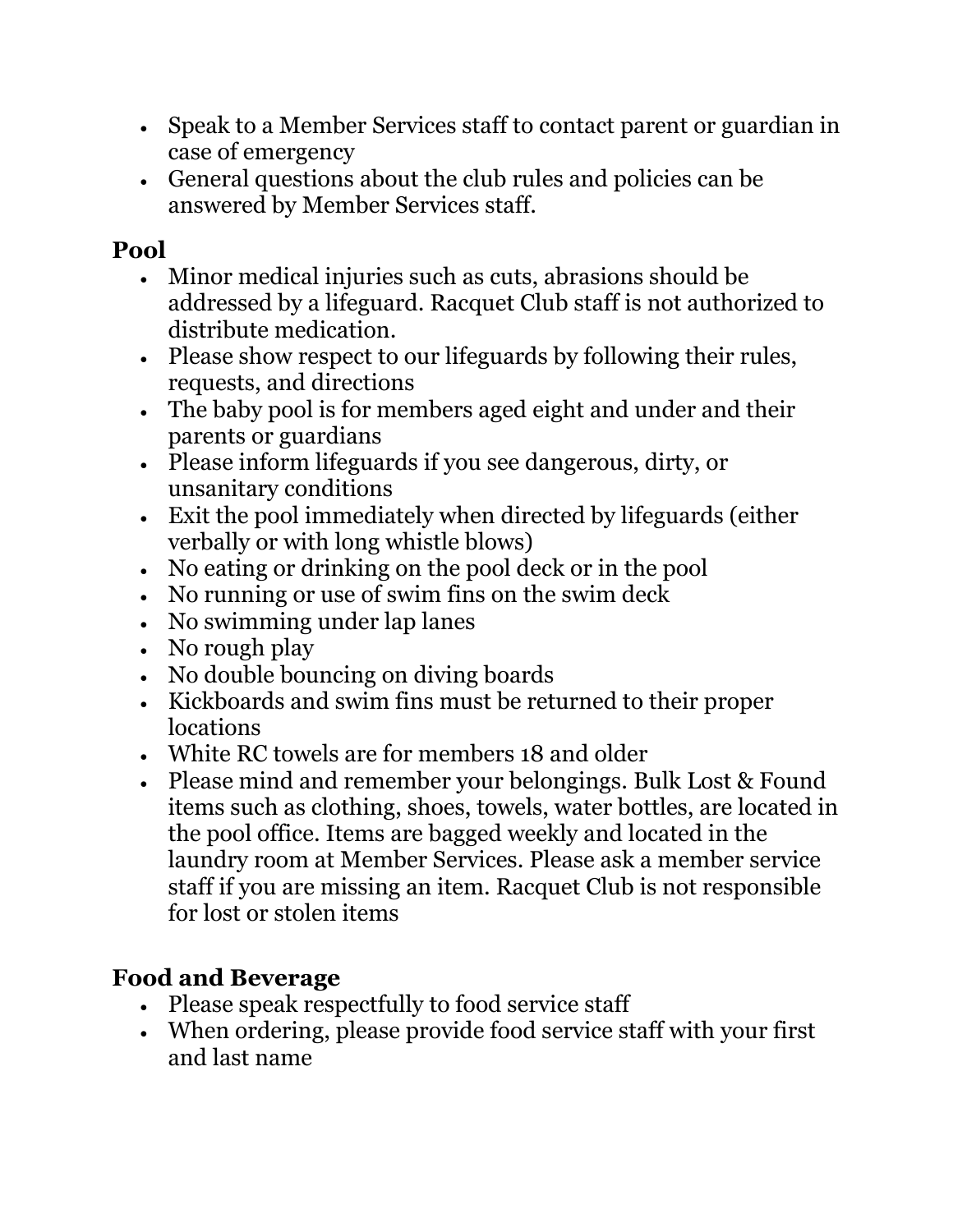- Providing false information for billing will result in the loss of food service privileges
- Please form and respect a single file line
- Please show respect and courtesy to other members in the dining area by keeping noise to an appropriate volume and being mindful of table space
- Please clean up after yourself, and notify Member Services if a spill requires additional clean-up
- Please do not leave personal items (*e.g.*, towels, shoes, food, etc.) in the dining area
- Trash is never permitted in fire pit

# **Tennis**

- The tennis building lobby, locker rooms, and coffee/tea service are for members 18 and older
- Youth Members who need to access the tennis building (*e.g.*, to access a rented locker) must obtain an entry pass from Member Services or be accompanied by a parent or guardian
- Tennis courts must be reserved through Member Services prior to use
- Proper attire (*e.g.*, shirts and closed toe athletic shoes) is required on the tennis courts
- Please return stray balls to Member Services
- Abuse or destruction of the tennis building, tennis courts, or any related equipment will result in the loss of tennis court privileges

# **Locker Rooms**

- The use of cell phones is strictly prohibited in all locker rooms
- Please notify Member Services (not lifeguards) when locker rooms need cleaning or other attention
- Showers are limited to 10 minutes
- Shower and sink water must be turned off after use
- Congregating or playing in locker rooms and shower stalls is strictly prohibited

# **Sandbox/Playground/Basketball Court**

• No profanity